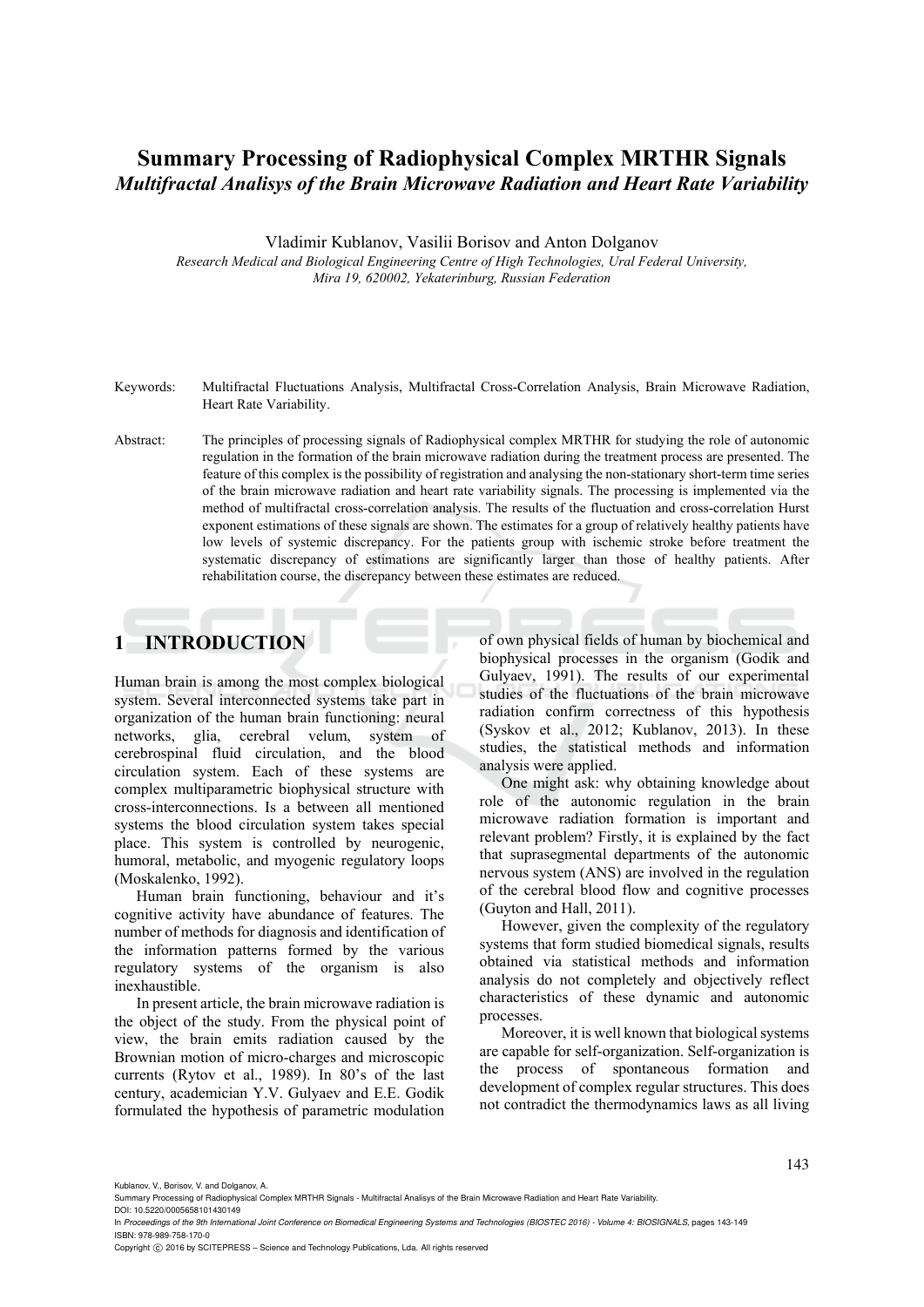biological systems are not reserved and exchange energy with environment. Therefore, it is perspective to use methods of nonlinear analysis (Haken, 1996; Başar and Güntekin, 2007).

The subjects of analysis in this article are biomedical signals recorded by the Radiophysical complex MRTHR. This complex allows one to simultaneously record time series of the microwave radiation in the left and right parietal areas of the brain, and the electrocardiogram of the first limb lead. The heart rate variability (HRV) signals are consequently derived from electrocardiogram time series. The complex consist of the dual-channel microwave radiometer MRT-40, which is used for registration of the brightness temperature of deep structures of the brain, and the electrocardiogram recorder (Kublanov, 2013).

In (Ushakov and Bogomolov, 2014) it was shown that to improve the quality of identification of physiological patterns of biomedical signals, one must use appropriate mathematical methods for condition diagnosis. These methods include the diagnosis of conditions that describe the characteristics of the series methodology of diagnosis the risk of violating the state, methodology for synthesis of the integrated indicators and indexes of status.

Various biomedical signals reflect different physiological processes. As the connection between the ANS and formation of the brain microwave radiation is evident one might find their correlation in similar time windows of corresponding biomedical signals. We propose to use methods of multifractal formalism for evaluation of the information characteristics for signals of the brain microwave radiation and the HRV. Simultaneous registration and analysis of these signals give new opportunities that allow one to define a new integral indicator for the study of functional changes in the brain. This information can be obtained when the brain studies is in a state of preclinical and clinical practice in the early stages of development of these changes.

In (Kublanov et al., 2015), results were presented for simultaneous analysis of signals the brain microwave radiation and HRV time series (TS). These results indicate the relationship between multifractal parameters for group of healthy subjects. The changes of brain microwave radiation fluctuation with periods 20–40 seconds are connected with the changes of HRV in the time-scale boundaries 6.5–25 seconds. In addition, the fluctuations of the brain microwave radiation with periods 50–70 seconds are related with the changes of HRV in the boundaries of 25–300 seconds.

The aim of this paper is to apply the multifractal formalism for evaluation of autonomic regulation role in the brain microwave radiation formation during treatment process.

## **2 MATERIALS AND METODS**

To evaluate the role of autonomic regulation the brain microwave radiation formation, we use the multifractal formalism estimations. These estimations are based on the multifractal detrended fluctuation analysis MFDFA (Kantelhardt, 2011).

To acquire summary estimation of the microwave radiation of human signals, which indicate the ANS variability, one must transform the original biomedical signals to equidistant TS with the same sampling frequency.

### **2.1 Multifractal Detrended Fluctuation Analysis**

After interpolation, the investigated TS are divided into integer number of non-overlapping segments of equal length *s.* Argument s is related to the selected time windows (*i.e.,* time scale boundaries) for detecting biomedical signals fluctuations and defined as the uniform logarithmic apportionment between time windows boundary points.

Then we do the detrending procedure (Peng et al., 1995). The detrending starts with finding the function with the most suitable polynomial trend for each segment  $\nu$  from the TS. After that, the variations are calculated

$$
F_x^2(s, v) = \frac{1}{s} \sum_{k=1}^s [x(k) - x_v(k)]^2
$$
 (1)

The variations set for all segments can be characterized by the fluctuation function with the degree *q* in range  $q = [-5, 5]$ . For nonzero values, the fluctuation function is defined by the equation (Ihlen, 2013)

$$
F_{\rm x}(q,s) = \{\frac{1}{N_{\rm s}} \sum_{v=1}^{N_{\rm s}} [F_{\rm x}^2(s,v)]^{q/2}\}^{1/q}.\tag{2}
$$

For *q*=0, we solve the following equation:

$$
F_x(0,s) = \frac{1}{2N_s} \sum_{\nu=1}^{N_s} ln[F_x^2(s,\nu)].
$$
 (3)

The fluctuation function for self-similar TS depends on the window width *s* as degree (Mandelbrot, 2002)

$$
F_{x(q,s)} \approx s^{H_x(q)}.\tag{4}
$$

The exponent degree in equation (4) is called the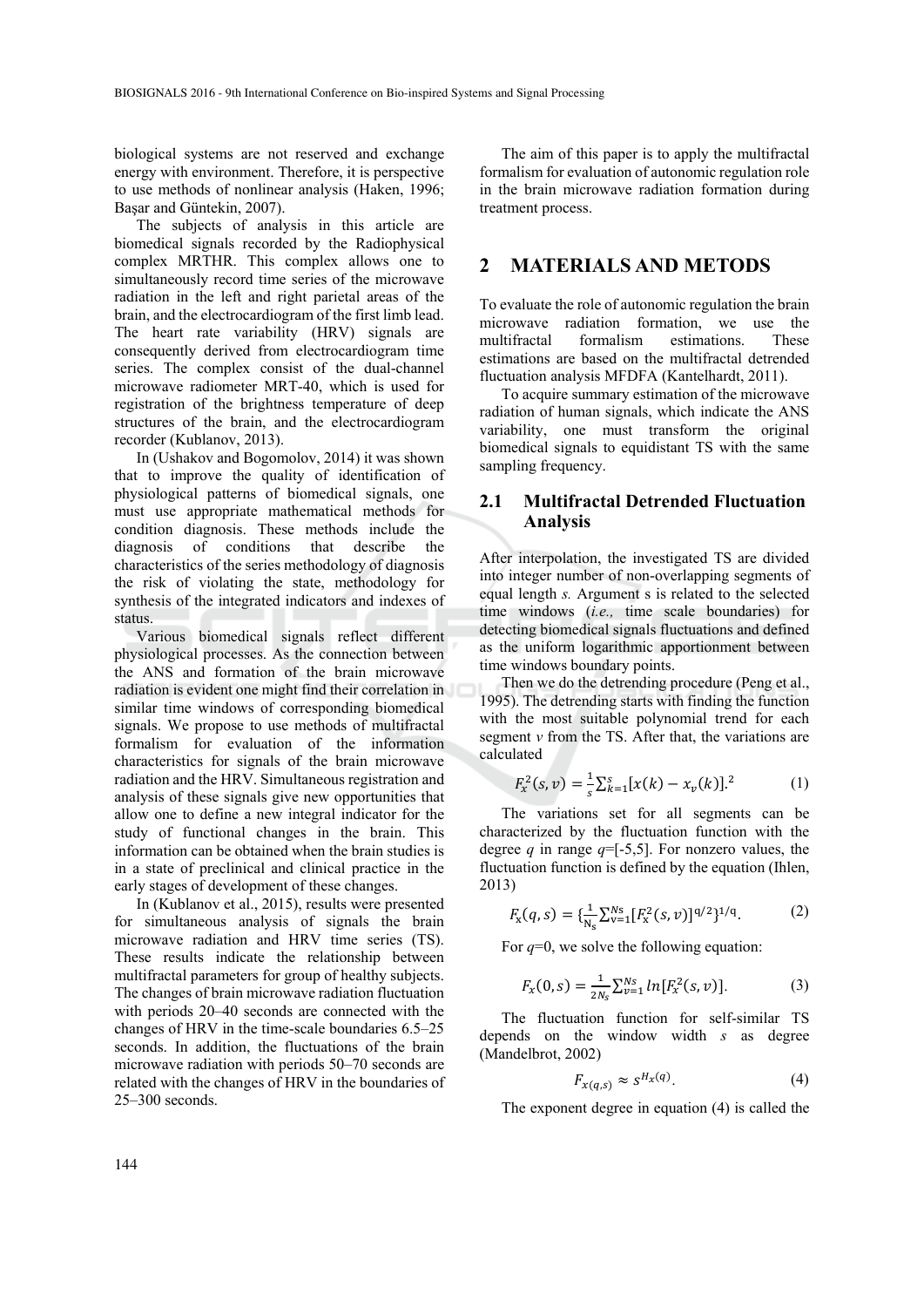generalized Hurst exponent (GHE) and calculated from the slope of fluctuation function against *s* in logarithmic coordinates.

For monofractal signals, the GHE does not depend on *q*. For multifractal signals, positive *q* denotes behavior of large fluctuations; negative *q* denotes behavior of small fluctuations.

In general case, a multifractal set is characterized by the scaling exponent *s*(*q*). The function  $\tau$ (*q*) shows how heterogeneous the selected set is. The GHE is connected with scaling exponent  $\tau(q)$  as follows:

$$
\tau(q) = q * H_x(q) - 1. \tag{5}
$$

The multifractal spectrum width is determined by the spectral distribution function *D* using Legendre transformation as probability distribution of *q* (Kantelhardt, 2011).

$$
D(\alpha) = q * \alpha - \tau, \qquad (6)
$$

where  $\alpha = \frac{d\tau}{dq}$  is the Hölder exponent.

The quantitative measure of the MFDFA is the Hurst exponent  $h = \alpha|_{a=2}$  (Ihlen, 2013).

## **2.2 Multifractal Cross-Correlation Analysis**

For investigation of cross-correlation between two TS, the one can use method of the Multifractal crosscorrelation Analysis (MFCCA) (Podobnik and Stanley, 2008). The cross-correlation function are defined as followed:

$$
F_{xy}^{2}(s,v) = \frac{1}{s} \sum_{k=1}^{s} [x(k) - x_{v}(k)] * (7)
$$
  

$$
F_{xy}(q,s) = {\frac{1}{N_{s}} \sum_{v=1}^{N_{s}} [F_{xy}^{2}(s,v)]^{q/2}}^{1/q} \approx (8)
$$

$$
F_{xy}(0,s) = \frac{1}{N_s} \sum_{v=1}^{N_s} \ln[F_{xy}^2(s,v)] \approx
$$
  

$$
\approx s^{H_{xy}((q=0))}
$$
 (9)

After that, the Legandre transform is used similar to equations (5), (6). Finally, the cross-correlation Hurst exponent is estimated  $h_{xy} = \alpha_{xy}|_{q=2}$ . The exponent is used to detect long-term cross-correlation between two different signals (Krištoufek, 2011).

Usually, the values of the cross-correlation Hurst exponent are in range [0; 1.5]. The h=0.5 is a critical value, as it indicates that two investigated TS are not

correlated or that TS are independent on a low scales. For h>0.5, two TS have cross-persistence. It is believed that increments of cross-persistent TS have a trend to keep fluctuation changes w.r.t. each other. For h<0.5, two TS have cross-anti persistence. Crossanti persistent TS have a tendency for multidirectional trends in specific time window (Zhou, 2008).

#### **2.3 Program of Research**

The collective analysis of the HRV and brain microwave radiation signals was performed based on investigations that were conducted in the Sverdlovsk Clinical Hospital of Mental Diseases for Military Veterans (Yekaterinburg, Russian Federation).

The investigations were conducted on the following groups of patients: the first group was 20 neurologically healthy patients volunteers aging 18- 20 years, the second group was 14 patients suffering from ischemic stroke (prior to the treatment), the third group was 7 patients from the second group after treatment processes, for whom the improvement was clinically proved.

The record of biomedical signals was obtained with the modernized Radiophysical complex MRTHR in two functional states of the patients: functional peace (F) and orthostatic load (O). Length of the signals in each states is approximately 300 seconds. The record of the brain microwave radiation (BMR) signals was performed simultaneously in the left and right parietal hemisphere of the human brain. At the same time, the HRV signals were registered.

# **3 DATA ANALYSIS AND DISCUSSIONS**

The described method can be generalized for detection of long-term multifractal cross-correlation between two different biomedical signals recorded simultaneously. The HRV signals are not equidistant compared to signal of the brain microwave radiation. So, it is advised to use cubic spline interpolation prior to the HRV signals investigation (De Boor, 1978; Kukushkin et al., 2010). For summary multifractal estimate, evaluation of the HRV and the brain microwave radiation signals, the interpolation was implemented with the same sampling frequency equal to 10 Hz.

The following time windows were used to investigate the multifractal properties of short-term biomedical signals: 1–10, 10–20, 20–30, 30–40, 40–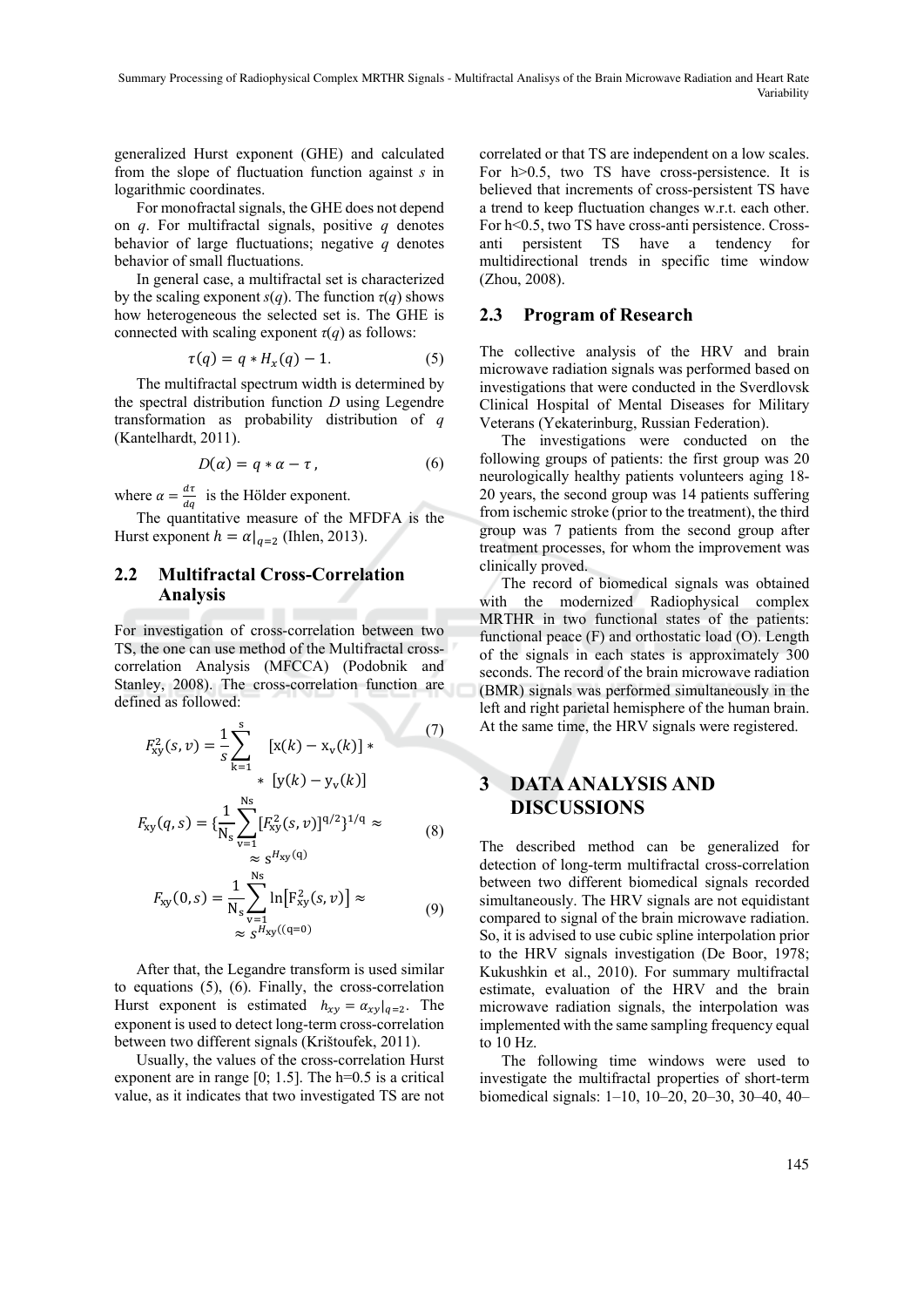50, 50–60, 60–70, 70–80, 80–90 and 90–100 seconds. The lower boundary of time windows is limited by interpolation noise (below one second). The upper boundary is defined by the N/3 ratio, where N is the length of TS (Kantelhardt, 2011).

#### **3.1 Stages of Multifractal Analysis for Recorded Biomedical Signals**

Here, we present stages of the MFDFA and MFCCA methods application to the HRV and the brain microwave radiation signals investigation for one patient volunteer from the first patient group in the functional state F.

Fig. 1 presents plots of the Hölder exponent:  $\alpha_x(q)$ for the HRV signal,  $\alpha_{\rm v}(q)$  for the brain microwave radiation signal,  $\alpha_{xy}(q)$  for the collective analysis of two signals, respectively.



Figure 1: The Hölder exponent plots.

IENCE **ANI** In Fig. 2 we present plots of scaling exponents:  $\tau_x(q)$  – for the HRV signal,  $\tau_y(q)$  – for the brain microwave radiation signal,  $\tau_{xy}(q)$  – for the collective analysis of two signals, respectively.



Figure 2: The scaling exponent plots.

Fig. 3 presents plots of the spectral distribution functions:  $D_x(\alpha)$  for the HRV signal,  $D_y(\alpha)$  for the brain microwave radiation signal,  $D_{xy}(α)$  for the collective analysis of two signals, respectively.



Figure 3: The multifractal spectrum plots.

#### **3.2 Application of the Bland-Altman Criterion**

Diagnostic possibility of the obtained multifractal features of selected biomedical time windows for two functional states was determined by the Bland-Altman criterion. Firstly, the systematic discrepancy is counted as difference of each for each pair of exponents  $h_F^{signal} - h_0^{signal}$ . After that, the mean value <∆> and standard deviation σ for the differences are obtained. The standard deviation characterizes the scatter degree of results (Bland and Altman, 1986).

The final estimates of modulus of systematic discrepancy of the Hurst exponents obtained by the MFDFA and MFCCA for each time window for three group of patients are presented in the tables below. Here, the estimates are shown in bold type that have:

- low level of systematic discrepancy between two functional states for patients of the first group;
- high level of systematic discrepancy between two functional states for patients of the second group;
- reduction of this level for patients of the third group.

#### **3.3 Multifractal Fluctuation Analysis of the Heart Rate Variability and Brain Microwave Radiation Signals**

The estimates of modulus of systematic discrepancy obtained via the Bland-Altman criterion for difference of Hurst exponent  $h_F^{HRV} - h_0^{HRV}$  and calculated for the HRV signals are shown in Table 1.

According to presented data, for patients in the first group there are time windows with the minimal systematic discrepancy: 20–40 and 50–70 seconds. We noted that the standard deviation  $\sigma$  of results for the first group of patients is relatively low, compared to the standard deviation  $\sigma$  of results for the second and third groups.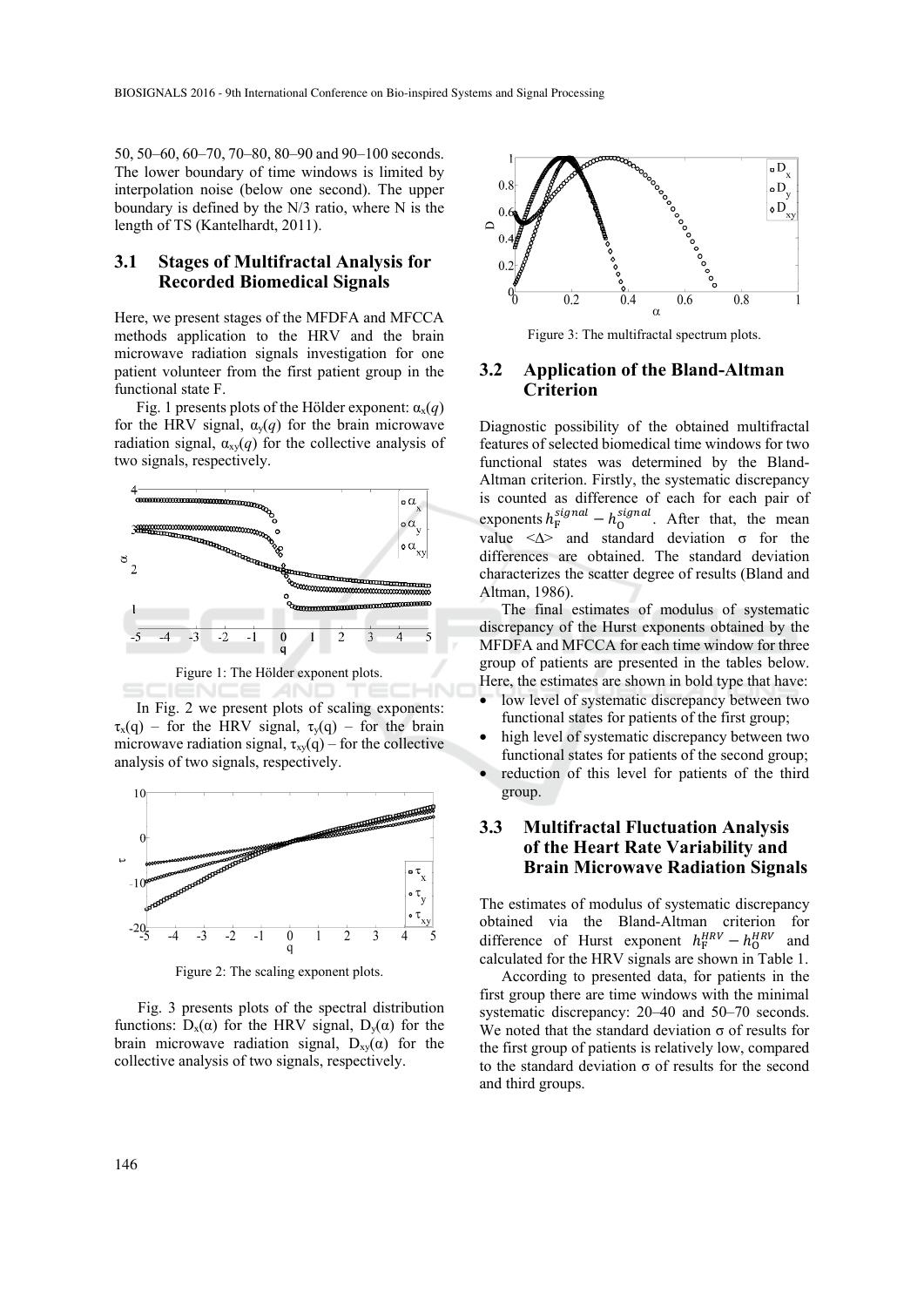Summary Processing of Radiophysical Complex MRTHR Signals - Multifractal Analisys of the Brain Microwave Radiation and Heart Rate Variability

It is known, that fluctuations of very low frequency component VLF of HRV signal with periods in range 25–300 seconds is complex and have either two or three independent components (Fleishman, 2005). The obtained results are consistent with these ideas. Therefore, it is advisable to compute summary analysis of the HRV and brain microwave radiation signals not in all time windows, but in those, which have minimal value of systematic discrepancy.

Table 1: Mean and standard deviation of systematic discrepancy of Hurst exponent of HRV signals.

| Time                | $h_{\rm F}^{\rm HRV} - h_{\rm O}^{\rm HRV}$ |      |                    |      |                       |      |
|---------------------|---------------------------------------------|------|--------------------|------|-----------------------|------|
| windows.<br>seconds | <b>First</b><br>group                       |      | Second<br>group    |      | <b>Third</b><br>group |      |
|                     | $<\!\!\Delta\!\!>$                          | σ    | $<\!\!\Delta\!\!>$ | σ    | $<\!\!\Delta\!\!>$    | σ    |
| $1 - 10$            | 0.01                                        | 0.10 | 0.04               | 0.11 | 0.11                  | 0.28 |
| $10 - 20$           | 0.02                                        | 0.07 | 0.05               | 0.34 | 0.07                  | 0.48 |
| $20 - 30$           | 0.01                                        | 0.05 | 0.11               | 0.13 | 0.02                  | 0.11 |
| $30-40$             | 0.01                                        | 0.18 | 0.13               | 0.21 | 0.08                  | 0.15 |
| $40 - 50$           | 0.03                                        | 0.10 | 0.19               | 0.52 | 0.16                  | 0.25 |
| 50-60               | 0.03                                        | 0.29 | 0.21               | 0.44 | 0.01                  | 0.30 |
| $60 - 70$           | 0.01                                        | 0.41 | 0.14               | 0.97 | 0.02                  | 0.52 |
| 70-80               | 0.23                                        | 0.67 | 0.39               | 0.49 | 0.02                  | 0.82 |
| 80-90               | 0.02                                        | 0.40 | 0.17               | 0.85 | 0.27                  | 0.61 |
| 90-100              | 0.12                                        | 0.64 | 0.39               | 1.05 | 0.19                  | 1.41 |

In Table 2, we present modulus of the estimates of systematic discrepancy obtained via the Bland-Altman criterion for difference of the Hurst exponent  $h_{\rm F}^{BMR} - h_0^{BMR}$  calculated for signals of the right channel of the microwave radiothermograph MRT-40 of modernized Radiophysical complex MRTHR.

Table 2: Mean and standard deviation of systematic diffeerence of Hurst exponent of the brain microwave radiation signals.

| Time<br>windows.<br>seconds | $h_{\rm F}^{BMR}-h_{\rm O}^{BMR}$ |      |                    |      |                       |      |
|-----------------------------|-----------------------------------|------|--------------------|------|-----------------------|------|
|                             | <b>First</b><br>group             |      | Second<br>group    |      | <b>Third</b><br>group |      |
|                             | $<\!\!\Delta\!\!>$                | σ    | $<\!\!\Delta\!\!>$ | σ    | <Δ>                   | σ    |
| $1 - 10$                    | 0.05                              | 0.07 | 0.03               | 0.21 | 0.01                  | 0.04 |
| $10 - 20$                   | 0.03                              | 0.21 | 0.03               | 0.17 | 0.05                  | 0.10 |
| $20 - 30$                   | 0.01                              | 0.17 | 0.13               | 0.24 | 0.12                  | 0.13 |
| $30-40$                     | 0.01                              | 0.23 | 0.11               | 0.55 | 0.05                  | 0.11 |
| $40 - 50$                   | 0.08                              | 0.24 | 0.14               | 0.45 | 0.20                  | 0.38 |
| 50-60                       | 0.02                              | 0.38 | 0.28               | 0.37 | 0.05                  | 0.32 |
| 60-70                       | 0.03                              | 0.45 | 0.30               | 0.73 | 0.16                  | 0.38 |
| 70-80                       | 0.25                              | 0.78 | 0.45               | 0.87 | 0.19                  | 0.61 |
| 80-90                       | 0.09                              | 0.69 | 0.76               | 1.53 | 0.47                  | 0.67 |
| 90-100                      | 0.25                              | 1.33 | 0.10               | 0.35 | 0.75                  | 1.65 |

For signals of the right channel of the microwave radiothermograph MRT-40, the mean values <∆> and standard deviations  $\sigma$  of differences in time windows 20–40 and 50–70 seconds for patients in second group are higher than those of patients in first group. For patients in the third group, there is a tendency of reduction of the mean values <∆> and standard deviations σ. The signals of the left channel of the microwave radiothermograph MRT-40 have the same properties.

In (Borisov and Kublanov, 2015), it was shown that the lowest discrepancy of the Hurst exponent *h*  estimations between signals of the right and left channel of the microwave radiothermograph MRT-40 in functional states F and O for group of relatively healthy patients is observed for time windows 10–40 and 60–70 seconds. For that time windows, signals have anti-persistent properties. Fluctuations of the signal with periods more than 70 seconds have blended multifractal properties.

In present study, results of estimates of discrepancy of the Hurst exponent *h* obtained for groups with different nosological status do not contradict to previous results.

In addition, these results are adequate to earlier investigation of the nature of the brain microwave radiation in frequency band from 650 to 850 MHz (Kublanov et al., 2010). In that work, it was shown that fluctuations of radiation corresponds to different physical mechanisms

- fluctuations with periods from 6.5 to 40 seconds reflect dynamics of liquid transport in the intracellular and intercellular spaces of human brain tissues;
- fluctuations with periods higher than 40 seconds mostly reflect the thermodynamic changes in human brain tissues.

## **3.4 Summary Estimation of the Heart Rate Variability and Brain Microwave Radiation Signals**

In this section, we present results of collective analysis of the HRV signals and fluctuations of the brain microwave radiation obtained via the Multifractal cross-correlation analysis.

The estimates of modulus of systematic discrepancy obtained via the Bland-Altman criterion for difference of the cross-correlation Hurst exponent  $h_{xyF}^{HRV-BMR} - h_{xyO}^{HRV-BMR}$  and calculated for the HRV and brain microwave radiation signals between two functional states are shown in Table 3.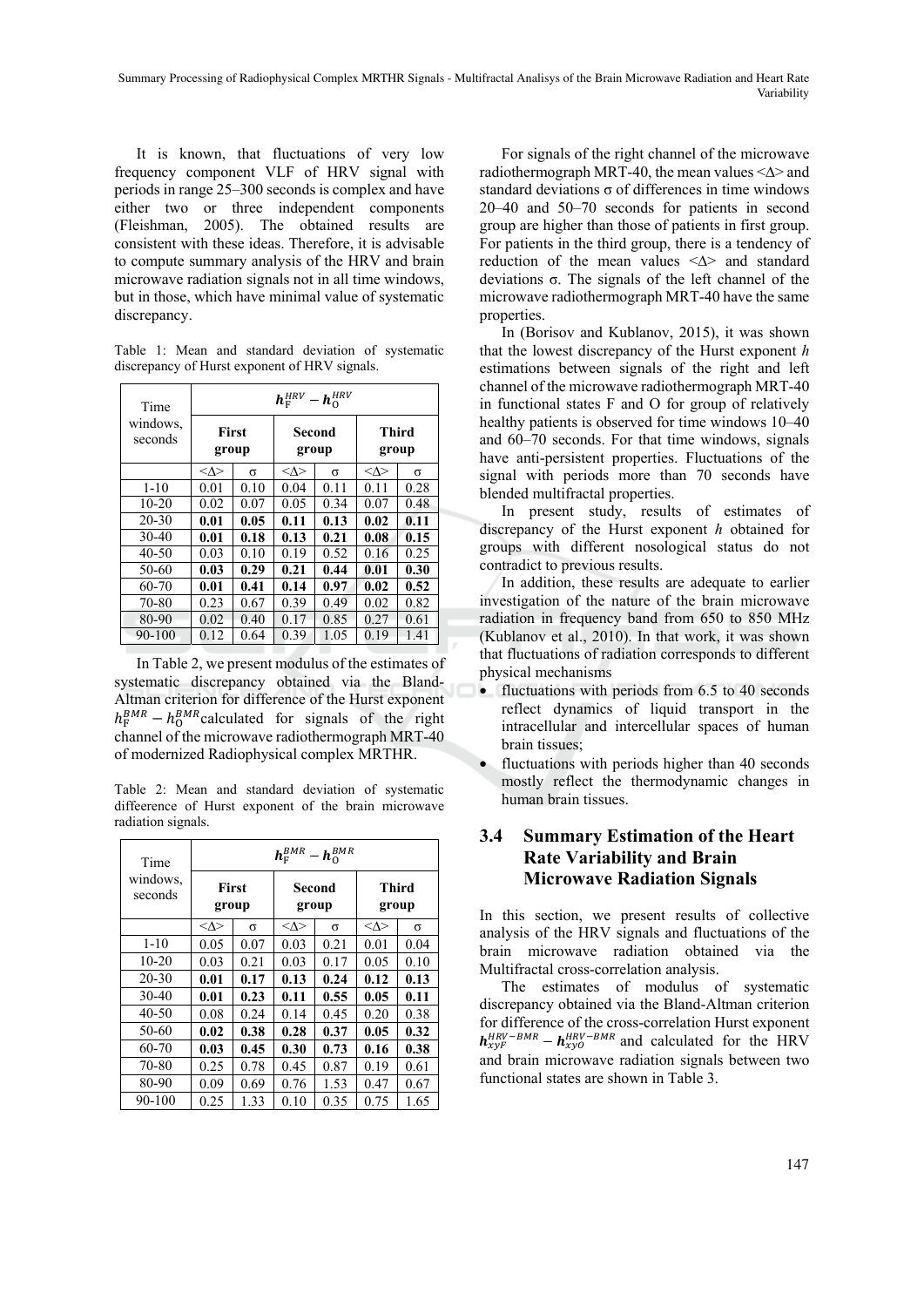According to the data presented in Table 3, the estimates of differences of the cross-correlation Hurst exponent in time windows 20–40 and 50–70 seconds for patients in the first group have low level of systematic discrepancy.

Table 3: Mean and standard deviation of systematic discrepancy of the cross-correlation Hurst exponent of the HRV and brain microwave radiation signals.

| Time<br>windows.<br>seconds | $h_{xyF}^{HRV-BMR}$<br>$h_{\text{xyO}}^{\text{HRV-BMR}}$ |      |                    |      |                    |      |  |
|-----------------------------|----------------------------------------------------------|------|--------------------|------|--------------------|------|--|
|                             | First<br>group                                           |      | Second<br>group    |      | Third<br>group     |      |  |
|                             | $<\!\!\Delta\!\!>$                                       | σ    | $<\!\!\Delta\!\!>$ | σ    | $<\!\!\Delta\!\!>$ | σ    |  |
| $1 - 10$                    | 0.04                                                     | 0.06 | 0.04               | 0.18 | 0.07               | 0.19 |  |
| $10-20$                     | 0.05                                                     | 0.25 | 0.03               | 0.14 | 0.08               | 0.25 |  |
| $20 - 30$                   | 0.01                                                     | 0.15 | 0.10               | 0.34 | 0.03               | 0.31 |  |
| $30-40$                     | 0.01                                                     | 0.13 | 0.05               | 0.34 | 0.05               | 0.51 |  |
| 40-50                       | 0.15                                                     | 0.53 | 0.12               | 0.67 | 0.85               | 1.07 |  |
| 50-60                       | 0.05                                                     | 0.18 | 0.30               | 1.36 | 0.20               | 0.73 |  |
| 60-70                       | 0.01                                                     | 0.32 | 0.10               | 1.54 | 0.05               | 0.83 |  |
| 70-80                       | 0.12                                                     | 1.92 | 1.22               | 3.19 | 1.00               | 2.11 |  |
| 80-90                       | 0.32                                                     | 1.69 | 1.46               | 3.18 | 0.55               | 2.52 |  |
| 90-100                      | 0.17                                                     | 3.82 | 1.05               | 1.81 | 0.01               | 1.71 |  |

In Table 4, we present modulus of the estimates of systematic discrepancy obtained via the Bland-Altman criterion for difference of the crosscorrelation Hurst exponent  $h_{xyF}^{RC-LC} - h_{xyO}^{RC-LC}$  and calculated for signals of the right channel (RC) and left channel (LC) of the microwave radiothermograph MRT-40 of Radiophysical complex MRTHR.

Table 4: Mean and standard deviation of systematic discrepancy of cross-correlation Hurst exponent of right and left channels of the microwave radiothermograph  $MRT-40$ 

| Time<br>windows.<br>seconds | $h_{\text{X}\text{V}F}^{RC-LC} - h_{\text{X}\text{V}O}^{RC-LC}$ |      |                 |      |                |      |
|-----------------------------|-----------------------------------------------------------------|------|-----------------|------|----------------|------|
|                             | <b>First</b><br>group                                           |      | Second<br>group |      | Third<br>group |      |
|                             | $<\!\!\Delta\!\!>$                                              | σ    | $<\wedge>$      | σ    | $<\wedge>$     | σ    |
| $1 - 10$                    | 0.03                                                            | 0.09 | 0.04            | 0.15 | 0.01           | 0.04 |
| $10 - 20$                   | 0.11                                                            | 0.25 | 0.04            | 0.25 | 0.12           | 0.15 |
| $20 - 30$                   | 0.02                                                            | 0.15 | 0.15            | 0.25 | 0.03           | 0.15 |
| 30-40                       | 0.02                                                            | 0.13 | 0.18            | 0.36 | 0.06           | 0.28 |
| $40 - 50$                   | 0.32                                                            | 1.11 | 0.35            | 0.56 | 0.19           | 0.81 |
| 50-60                       | 0.02                                                            | 0.20 | 0.55            | 0.65 | 0.13           | 0.93 |
| $60 - 70$                   | 0.28                                                            | 1.57 | 0.38            | 1.34 | 0.62           | 2.22 |
| 70-80                       | 0.07                                                            | 3.12 | 0.43            | 1.54 | 1.12           | 2.09 |
| 80-90                       | 0.18                                                            | 2.24 | 0.36            | 1.50 | 0.22           | 1.11 |
| 90-100                      | 0.58                                                            | 4.42 | 0.04            | 2.07 | 0.14           | 2.70 |

Data presented in Table 4 show that estimates of difference of the cross-correlation Hurst exponent of simultaneously recorded right and left channels of the microwave radiothermograph MRT-40 have low level of systematic discrepancy in time windows 20– 40 and 50–60 seconds for patients in the first group.

For patients in the second group, the estimates of difference of the cross-correlation Hurst exponent in mentioned time windows have higher values compared to estimates in the first group. The estimates of difference in time windows 20–40 and 50–60 seconds for patients in the third group have lower values compared to those in the second group. These results can be interpreted as the assessment of the treatment process efficiency for patients with clinically proved improvement.

It is worthy to note that the minimal level of systematic discrepancy between signals of the HRV and brain microwave radiation characterizes the similarity of dynamic changes in these signals. In this case, one can conclude that role of the autonomic regulation defined by the parameters of HRV signal in the formation of the brain microwave radiation is high.

# **4 CONCLUSIONS**

The usage of methods of the multifractal fluctuation and cross-correlation analysis in processing of the short-term signals of the HRV and brain microwave radiation allowed one to obtain new knowledge about the studied biomedical signals.

It was found, that for the time windows 20–40 and 50–60 seconds in the functional rest and during the passive orthostatic load, the systematic discrepancy between the differences of the Hurst exponent of biomedical signals is minimal for the group of healthy patients. For patients suffering from ischemic stroke prior to the rehabilitation treatment, these values are greater. The systematic discrepancy between the difference of the Hurst exponent of biomedical signals decreases for patients from this group after rehabilitation treatment, for whom the improvement was clinically proved.

Application of the multifractal formalism demonstrated that the minimal level of systematic discrepancy of the HRV signals and brain microwave radiation characterize the similarity of dynamic changes of these signals. This, in turn, points the high role of the autonomic regulation in the formation of the brain microwave radiation. The approach proposed in the article can be used to monitor the medical process.